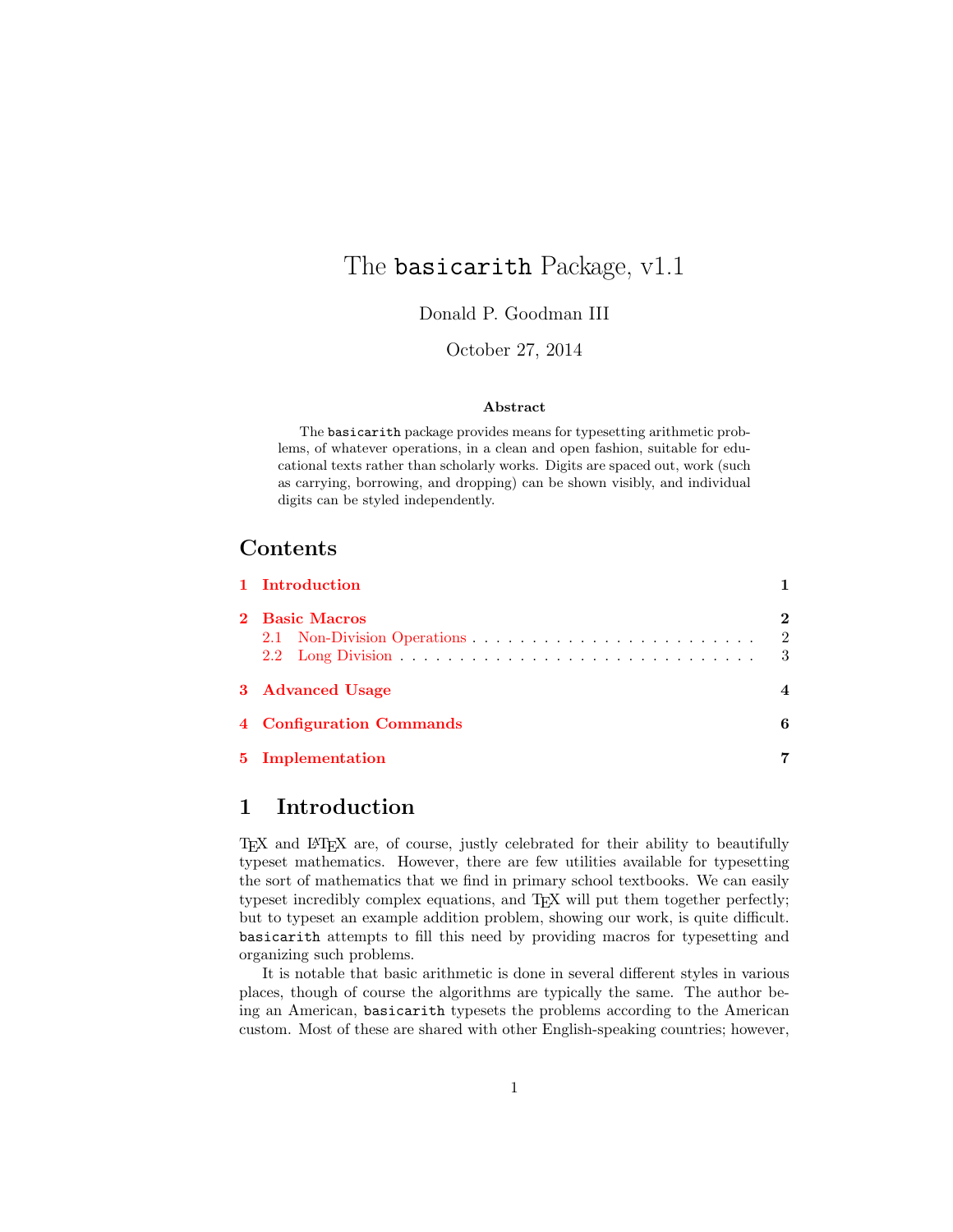some, particularly long division, will look quite odd to those from other countries. No option for using these other styles is currently available.

## <span id="page-1-0"></span>2 Basic Macros

basicarith offers a few basic macros for formulating problems. These must be divided into two main groups: long division, and other operations. Since the latter are simpler, we'll start with those.

### <span id="page-1-1"></span>2.1 Non-Division Operations

\probline \nextpline

\opline The fundamental macros for this are \opline, \probline, \nextpline, and \soluline. The syntax for each is simple; we'll take them in their order of use.

\soluline  $\text{}\{\text{width}\} {\{number\}}$ 

Both these arguments are mandatory. Simply put, probline takes first the total width of the problem you are typesetting; this is equivalent to the longest line of the problem. So if your longest line is, say, eight digits long, you put "8" here. The second is the number of the first line of the equation.

 $\text{linear}$  { $\langle number \rangle$ }

\nextpline just takes the next number of the equation.

\opline { $\langle operator \rangle$ } { $\langle number \rangle$ }

\opline takes two mandatory arguments; first, the operator to be typeset, and second, the number of the final line. It also prints a "solution line" underneath itself; this makes it the last line in the problem before we start figuring the answer. Note that, if you want a mathematical symbol for the operator (say, " $\times$ "), you have to include the dollar signs yourself. This means that *any* character can be your operator, not only math characters.

### $\solimits$  \soluline  $\{\langle number \rangle\}$

\soluline is designed for the solution of the problem. Functionally this is equivalent to \nextpline, but semantically it is clearer. Furthermore, it resets the line counter, so that line styles will be correctly applied in future equations.

There remains only one more basic macro: \noopline.

### $\in$ { $\{number\}$ }

\noopline \noopline is identical to \opline except that it does not print the operator. This is useful for typesetting operations that require one or more intermediate solutions; for example, multiplication by more than one digit. Typically, in the American style the operator is printed only on the final line of the first solution;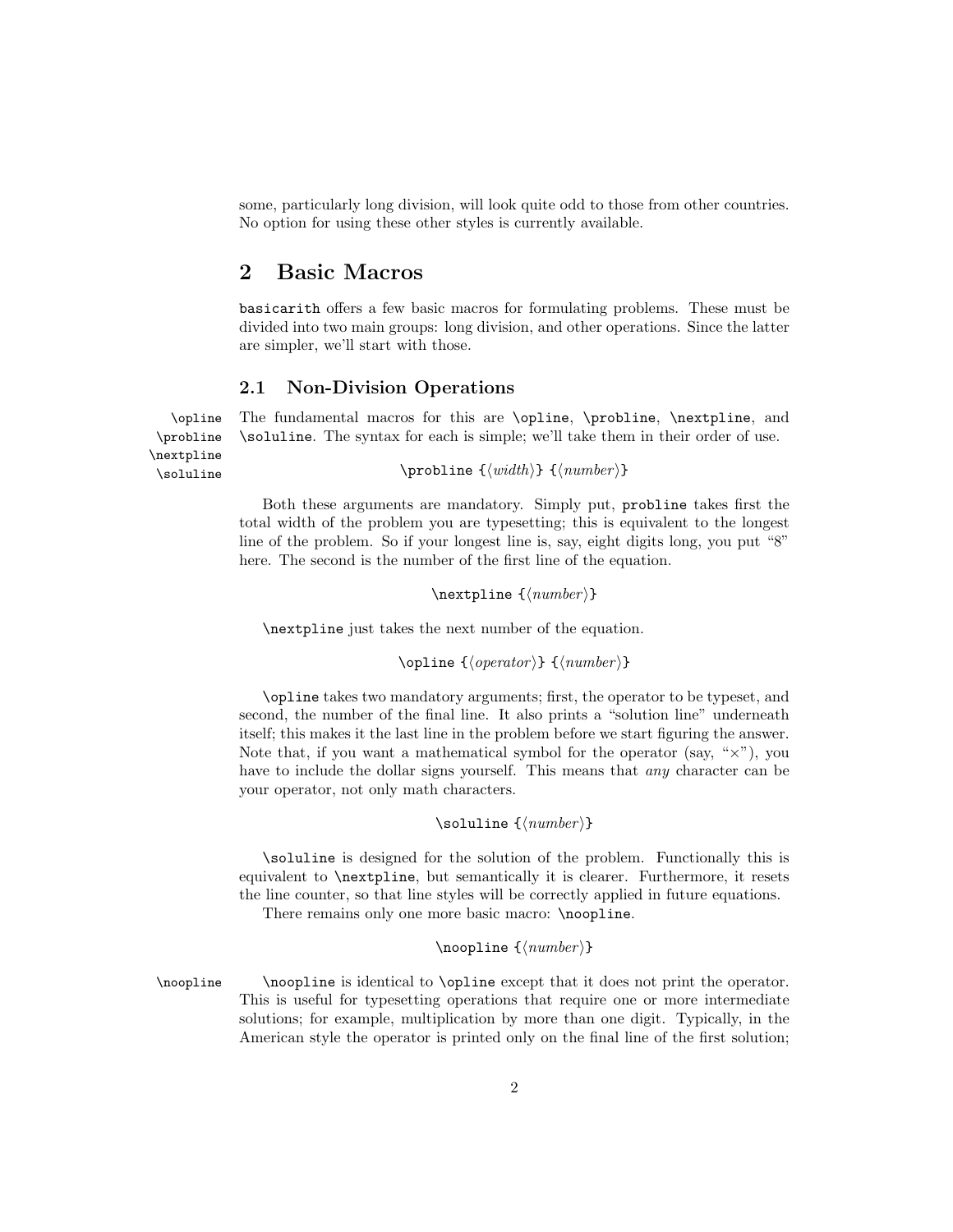subsequent intermediate solutions require a rule above them but no operator on that rule. \noopline is what produces this.

These are then combined in the way one might expect. For example:

| \probline{9}{58193}      | 58193       |
|--------------------------|-------------|
| \nextpline{54}           | 54          |
| \nextpline{4397}         | 4397        |
| \opline{\$+\$}{38291374} | $+38291374$ |
| \nextpline{38354018}     | 38354018    |
| \noopline{54}            | 54          |
| \soluline{38354072}      | 38354072    |

And that's the essentials of using basicarith for non-long division.

### <span id="page-2-0"></span>2.2 Long Division

Long division is typically more difficult to typeset than other functions; so basicarith offers different macros for handling it. The examples below are meaningless (unlike those above, which are actually correct); they are merely meant to show the macros which are available.

### $\langle \text{length} \rangle \}$  { $\langle \text{dividend} \rangle$ } { $\langle \text{divisor} \rangle$ }

\longdiv The \longdiv macro is, obviously, the most important; it typesets the allimportant first line of a long division problem. \longdiv takes three arguments, all mandatory; the first is the length of the dividend in number of digits (it uses this to calculate the appropriate length of the line over of the dividend); the second is the dividend itself; and the third is the divisor. It uses a simple close-parenthesis between the dividend and divisor, scaled to 1.2 times the current font size.

#### \ldsoluline  ${\langle solution \rangle} {\langle remainder \rangle}$

\ldsoluline \ldsoluline typesets the answer. This is a bit tricky, because as mentioned before, in American-style long division, the answer is typeset above the question, not below it; but we don't know how much space we will need for that answer until we've typeset the first line, containing the dividend, divisor, and close-parenthesis. So  $\ldots$  should be input *after* the  $\land$  longdiv command but *before* any \nextldlines; otherwise, basicarith won't be able to place it correctly.

> The second argument to \ldsoluline is the remainder; if you don't want to typeset a remainder, you still must include this argument, but it can be left blank.

### $\text{Identity} {\langle \text{number} \rangle}$

In the American style of long division, intermediate values are placed under- \nextldline neath the dividend, while the solution itself is placed above it. \nextldline typesets these intermediate values. It takes two arguments, both mandatory. The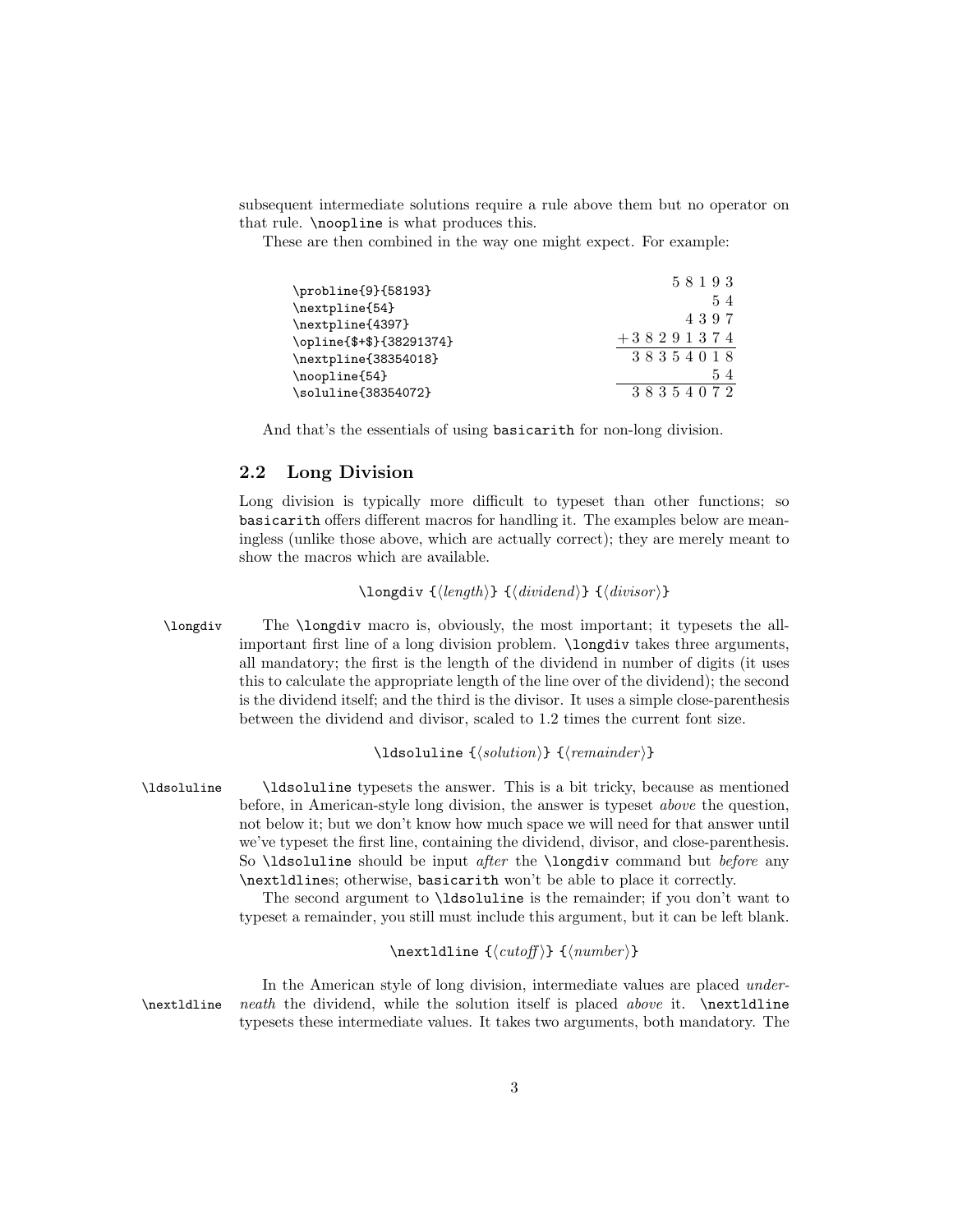first is the number of digits of the dividend that are encompassed by this intermediate result (that is, in purely visual terms, the number of digits in the dividend which will not have a number underneath them); the second is the number itself.

Notice that basicarith does not keep track of how much it must indent subsequent lines when you're showing your work. This has the benefit that you can skip steps as you see fit; it has the drawback that you have to tell basicarith how much each \nextldline must skip ahead in order to get the number properly placed.

| 43   |                            |
|------|----------------------------|
| 4389 |                            |
|      | 837:61 R 4<br>983) 430;932 |

And this suffices for basic usage of basicarith. However, there are many other settings available with the package, which we will address in the next section.

# <span id="page-3-0"></span>3 Advanced Usage

basicarith allows each line of a mathematical problem to be specially styled. For example, say you are trying to draw particular attention to the subtrahend of a given problem:

$$
\begin{array}{r} 5 \ 4 \ 8 \\ - \ 2 \ 7 \\ \hline 5 \ 2 \ 1 \end{array}
$$

Or for some reason you want to highlight each line of a subtraction problem differently, perhaps to visually demonstrate which part is which:

$$
\begin{array}{@{}c@{\hspace{1em}}c@{\hspace{1em}}c}\n & 5 & 4 & 8 \\
 - & 2 & 7 \\
 \hline\n & 5 & 2 & 1\n \end{array}
$$

\linestyle This is accomplished using the \linestyle command, which takes two arguments: the number of the line of the problem to be styled (starting with 1 at the top), and the style to be applied to that line.

\linestyle { $\langle line \ number \rangle$ } { $\langle style \rangle$ }

The style commands can be anything at all; colors, weights, shapes, or any combination of the above. These commands will typically be confined to the innermost box (particularly, they will not span \problemboxes), but if you do need to manually clear all these values back to default (which is no styling at all), \clearlinestyles issue the command \clearlinestyles.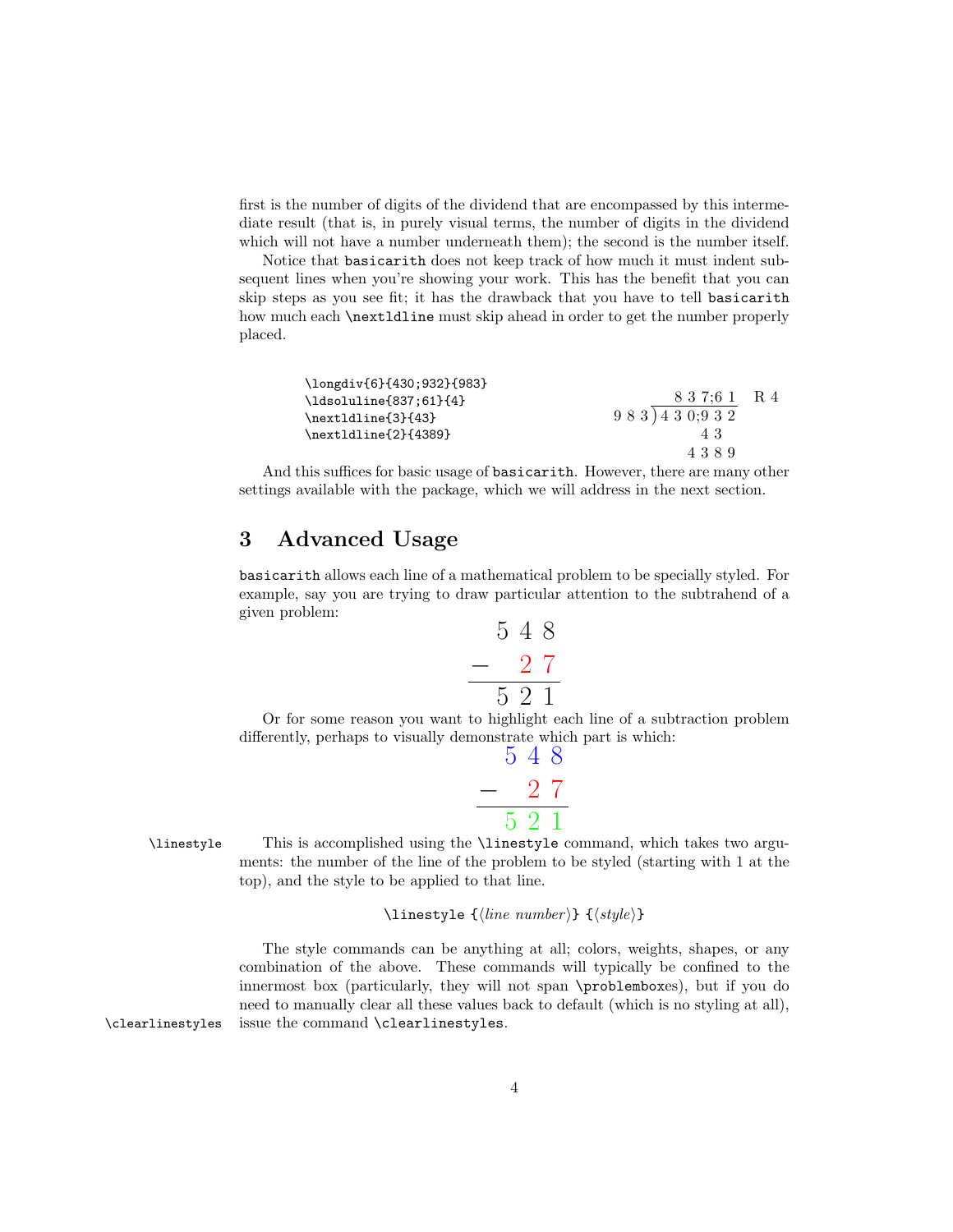```
\linestyle{1}{\color{blue}}%
                       \linestyle{2}{\color{red}}%
                       \linestyle{3}{\color{green}}%
                       \probline{4}{548}%
                       \opline{$-$}{27}%
                       \soluline{521}%
                                                                    5 4 8
                                                                 − 2 7
                                                                     5 2 1
        \digstyle Digits can also be individually styled by means of the \digstyle command.
                                        \displaystyle \{logstyle \ {\langle column\ number \rangle \} \ {\langle style \rangle \} }Note that these are really styling columns, not merely digits; the style will
                    be applied to every number in that column until either another \digstyle for
\cleardigitstyles that column number is issued or a \cleardigitstyles command is encountered.
                    (This latter is like \clearlinestyles, and is pretty self-explanatory.)
                       \linestyle{1}{\color{blue}}%
                       \linestyle{2}{\color{red}}%
                       \linestyle{3}{\color{green}}%
                       \digstyle{3}{\color{black}\itshape}%
                       \probline{4}{548}%
                       \opline{$-$}{27}%
                       \soluline{521}%
                                                                   2\;1;8\;4\;8− 2 7
                                                                            5;2 1
                        Notice also that \digstyle commands always take precedence over \linestyle
                    commands, no matter what order they are issued in.
                        Oftentimes we want to show our work explicitly, including our carrying (in the
                    case of addition or multiplication) and our borrowing (in the case of subtraction).
       \carryline We can show this work by using the \carryline macro. \carryline takes two
                    arguments, the number of digits you'll be putting carries over, and the line with
                    the carries or borrows that you wish to display.
                                      \carryline {\langle number \ of \ digits \rangle} {\langle carries \rangle}
```
\carryline will respect all \linestyle and \digstyle commands, and it does count as a line for \linestyle purposes.

| $\carryline{4}{3}{\strut}$ \carryline{4}{{3}{\strike{18}17}} | $3 + 817$<br>548 |
|--------------------------------------------------------------|------------------|
| \probline{4}{548}%<br>\opline{\$-\$}{29}%<br>\soluline{519}% | $-2.9$           |
|                                                              | 519              |

The first argument must be the same as that in the \probline that the carries will be a part of. This is a clunkiness in the interface that I haven't been able to resolve.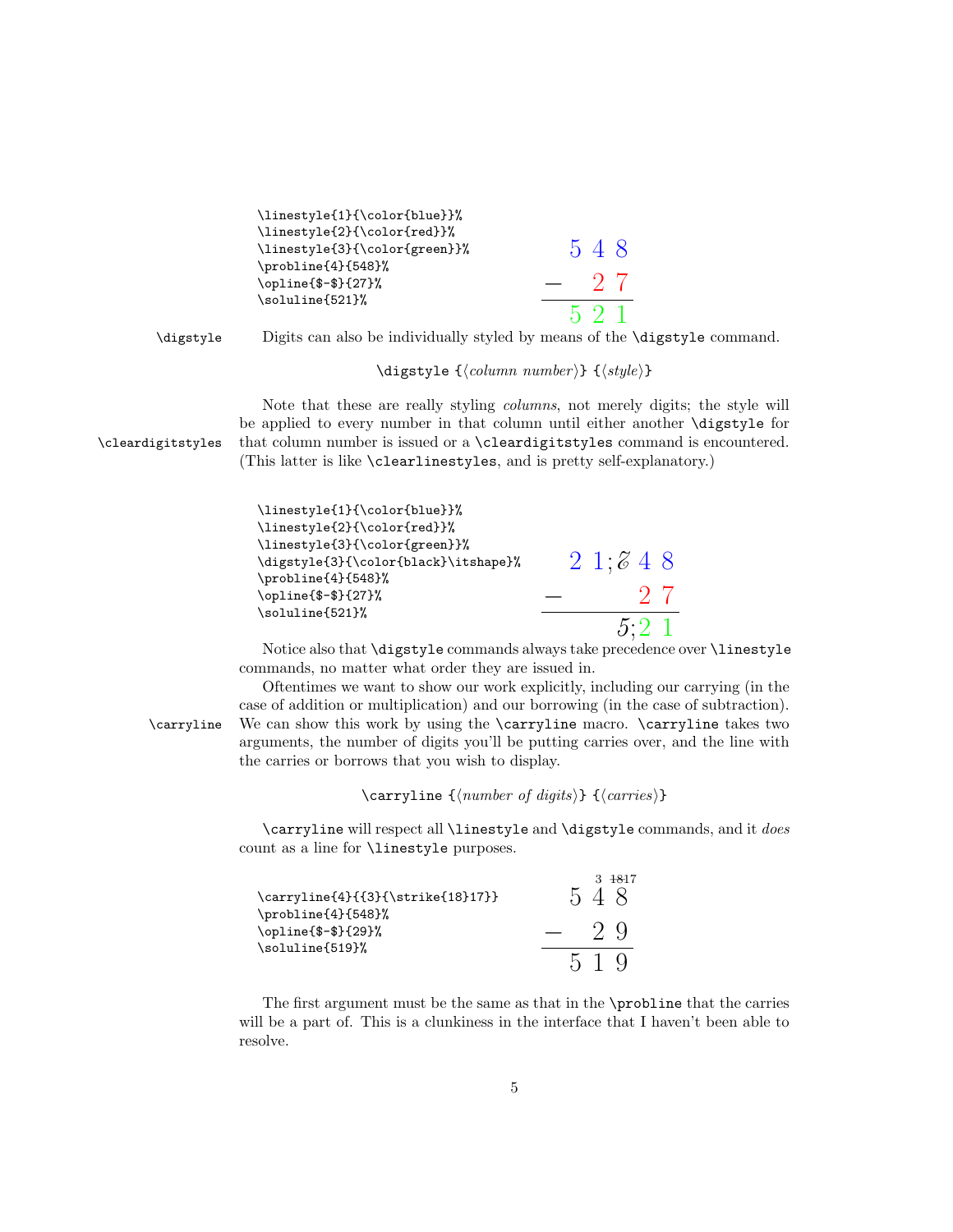Multiple digits can be put in a single carry place by enclosing them in brackets. Further, styling can be applied in a limited way within those brackets; most basic styling, such as italics and boldface, will work, but more complex styling will not. Experimentally, at the very least soul and ulem styling will not work here. For \strike this reason, basicarith provides the \strike command, which will strike out a borrow when another borrow is required. It is used as shown in the example above (quite erroneously applied there for the sake of example). \strike takes a single argument, the number to be struck out. It is implemented quite naïvly, and will consequently only strike out one or two digit numbers.

Oftentimes we want to arrange our equations in the page, and basicarith's setup, with each line being a separate \hbox, can sometimes make this difficult. We \problembox therefore have \problembox, which can enclose any number of basicarith statements and make it easier to position it on the page. For example, a basicarith equation in a center environment will not be centered, due to some deep T<sub>E</sub>X magic that we don't need to go into here. Wrap the equation up in \problembox, however, with the **basicarith** equation as the only element, and it will work just fine:



## <span id="page-5-0"></span>4 Configuration Commands

There are a variety of other bits and pieces of basicarith that can be cus- \b@solverulewidth tomized. The width of solution line is held in the macro \b@solverulewidth. As implied by the in its name, this is considered an "internal" command, but with \makeatletter and \makeatother it can still be reset by a user, to values reasonable or ridiculous. For example, \b@solverulewidth=2pt (or \setlength{\b@solverulewidth}{2pt}) gives:

> 4 4  $+44$

\b@longdivlinewidth The longdivision equivalent is \b@longdivlinewidth; setting it equal to 2pt gives:

# 2 4 ) 3 2 9 8

Both of these values are the T<sub>EX</sub>-default 0.4pt unless changed by the user. For adminstrative reasons, the sizes of problems are limited both in number of rows and in number of columns. The parameters controlling these things are, \b@maxcols unsurprisingly, \b@maxcols and \b@maxrows. Both of these are set at twenty to

\b@maxrows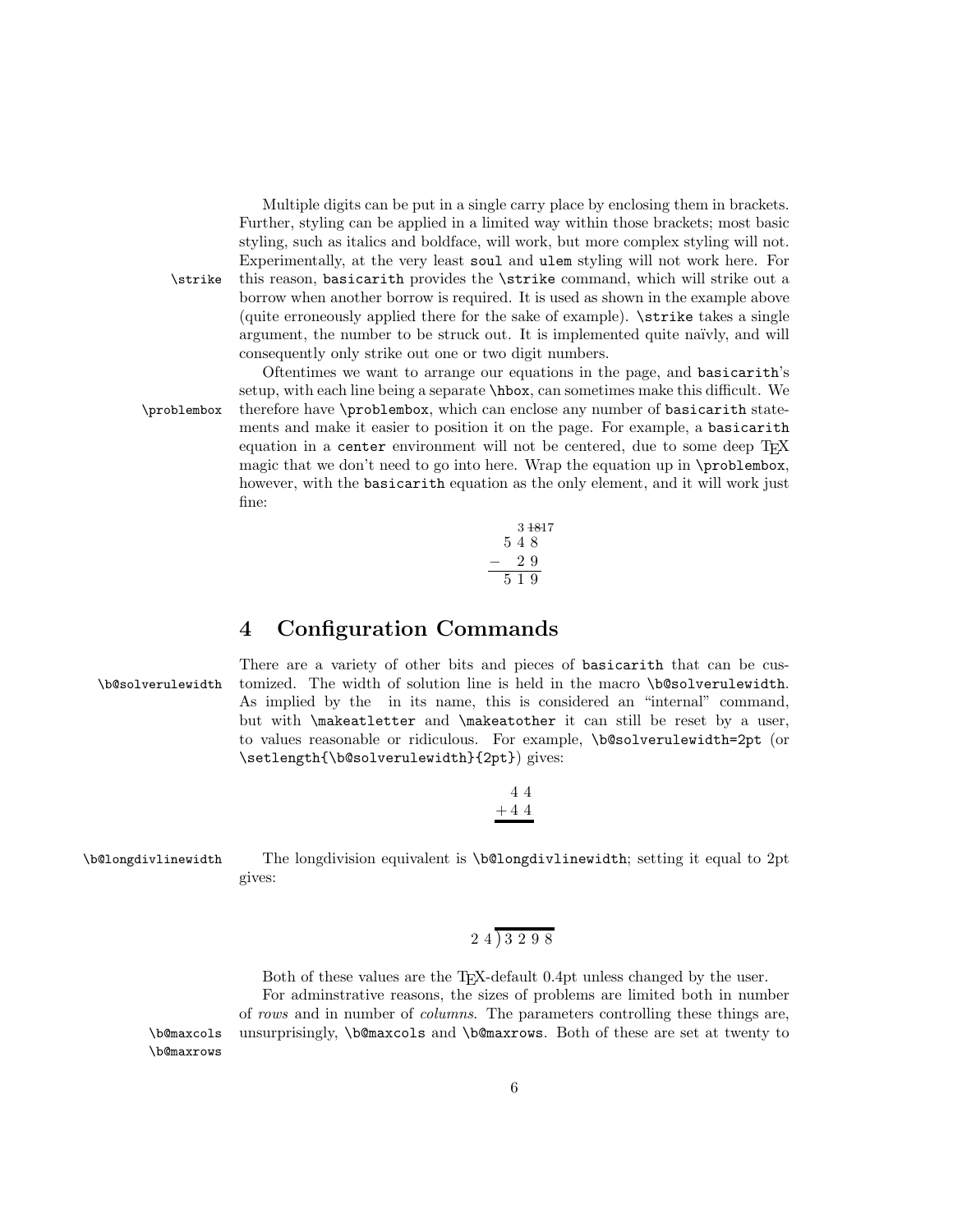begin with, which ought to be more than enough; but they can be changed if needed.

By default, when a remainder is displayed in a long division problem, it is prefixed by "R," in the American custom. If you'd like something different, you \b@remaindertext can redefine \b@remaindertext; its contents will be printed instead.

When doing long division, sometimes work is shown in a more explicit way. In addition to writing intermediate solutions beneath the appropriate digits of the dividend, we often show visibly how digits are "dropped" from the dividend into those intermediate problems, by drawing an arrow down from those digits to the \showdivwork appropriate place. With basicarith, we do this by issuing the \showdivwork, \noshowdivwork and turn it off with \noshowdivwork. Showing work is turned on by default.

| \showdivwork<br>\longdiv{6}{430.932}{983}<br>\ldsoluline{837.61}{4}<br>\nextldline{3}{43}<br>\nextldline{2}{4389} | 8 3 7 6 1<br>983) 430.932<br>69<br>73<br>っっ | R 4 |
|-------------------------------------------------------------------------------------------------------------------|---------------------------------------------|-----|
|                                                                                                                   |                                             |     |

These settings can also be set globally for the package at loading time, with noshowdivwork the package options noshowdivwork and showdivwork. The latter is, of course, showdivwork the default.

Incidentally, the last of these examples demonstrates another configuration \fractionsymbol option: \fractionsymbol. The author is a dozenalist, and dozenalists customarily use a semicolon as a fractional point; but most people are decimalists, and usually use either a dot or a comma. With basicarith, you can use any symbol you want; the default is ";", but by redefining \fractionsymbol, you can get anything else. The above was typeset with:

#### \def\fractionsymbol{.}

The width of the box which encloses each digit is controlled by a macro called \b@widthofdigit \b@widthofdigits; redefining this will result in different size digit boxes. The following two lines show this macro set at 3ex and 1ex, respectively.

#### $2\;\; 4 \; ; \; 5\;\; 6$

2456

The default for this setting is 2ex. Note that this is a macro, not a dimen; change it using \def or \renewcommand, not with \setlength.

# <span id="page-6-0"></span>5 Implementation

We begin by defining the necessary conditional for determining whether long division work should be shown (that is, whether to draw drop arrows), and then defining and processing the package options.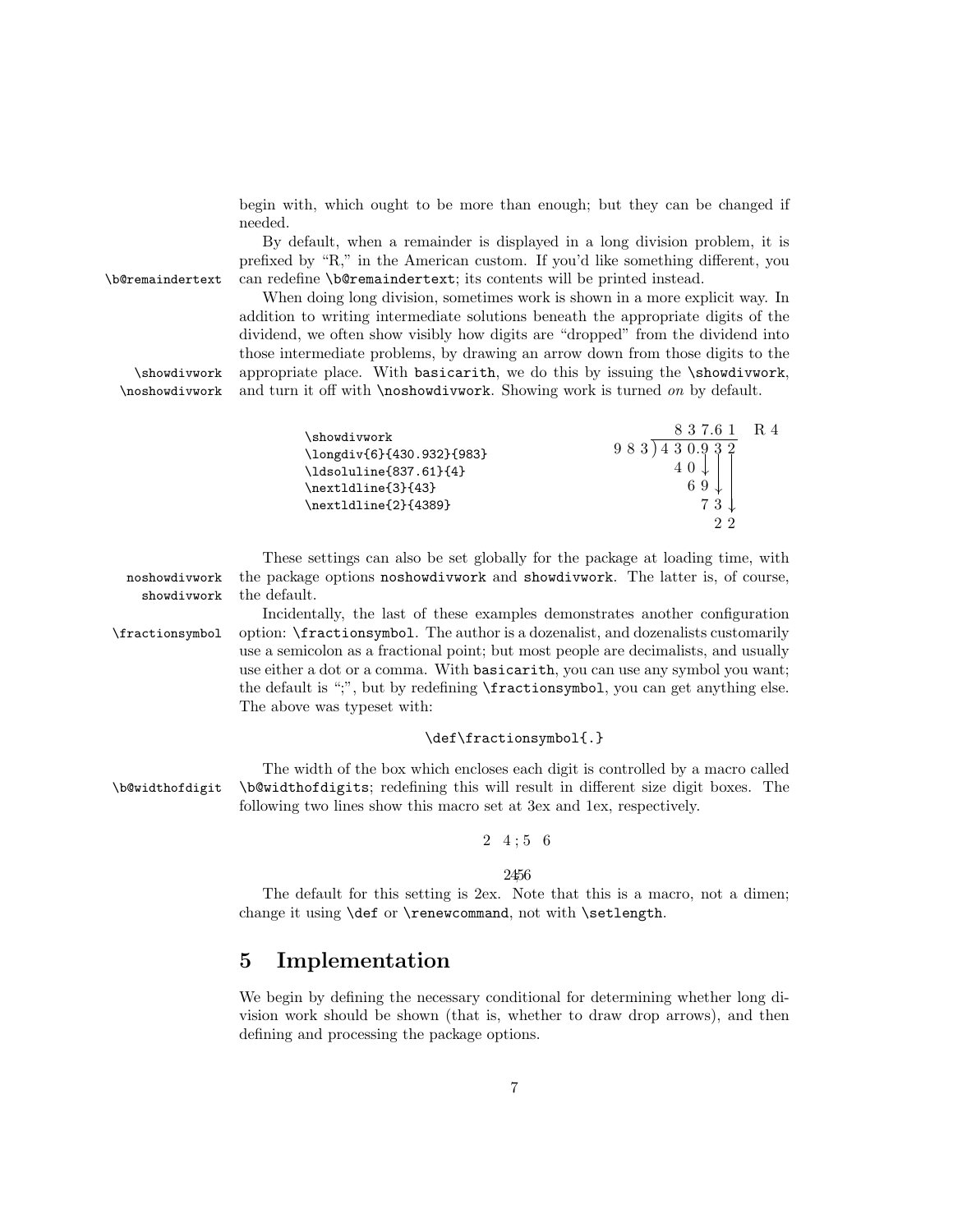<span id="page-7-0"></span>\newif\ifshowdivisionwork % switch for drop arrows

\showdivisionworktrue

\DeclareOption{noshowdivwork}{\showdivisionworkfalse}

\DeclareOption{showdivwork}{\showdivisionworktrue}

\ProcessOptions

We move on by defining the many dimensions and counters that are required to typeset basic arithmetic problems. Most of these are described afterward by a comment. First, we define those which rarely change; think limitations on the numbers of rows and columns; in the documentation we call these "configuration options."

```
6 \newdimen\b@solverulewidth % rule under the operator line
```

```
7 \b@solverulewidth=0.4pt
```

```
8 \newcount\b@maxcols % maximum length of a problem
```
\b@maxcols=20

```
10 \newcount\b@maxrows % maximum lines of a problem
```

```
11 \b@maxrows=20
```

```
12 \newdimen\b@longdivlinewidth % width of above
```

```
13 \def\fractionsymbol{;}
```
Next, we define those variables which change frequently; these are the counters that keep track of which row and column we're on and things of that nature.

```
14 \newdimen\b@topdivline % length of the above
15 \newdimen\b@totalprobwid % width of widest line of problem
16 \newdimen\b@digitwid % width of a digit
17 \def\b@widthofdigit{2ex}
18 \newcount\b@colnum % row number of problem
19 \b@colnum=0%
20 \def\specialdigitstyle{} % style for a given digit
21 \def\speciallinestyle{} % style for a given digit
22 \b@longdivlinewidth=0.4pt
23 \newdimen\b@parenfontsize % size of parenthesis in longdiv
24 \newcount\b@linenum % row number of problem
25 \newdimen\b@divisorlen % length of divisor
26 \newdimen\b@divparenlen % width of the paren in ld
27 \newdimen\b@ldrowlen % length to add to b@divisorlen
28 \newdimen\b@fulldivlen % length of divisor + dividend
29 \b@fulldivlen=0pt
30 \newcount\b@charcount % number of chars in an argument
31 \b@charcount=0
32 \newcount\b@loopi % generic loop counter
33 \b@loopi=0
34 \def\b@remaindertext{R} % text for the remainder
35 \newdimen\b@droparrowlen % drop arrow length
36 \b@droparrowlen=0pt
```
Now we define the macros that are used for counting the number of characters in various strings; these are adapted from macros by "Florent" at [tex-and-stuff.](tex-and-stuff.blogspot.com) [blogspot.com](tex-and-stuff.blogspot.com).

```
37 \def\gobblechar{\let\char= }
```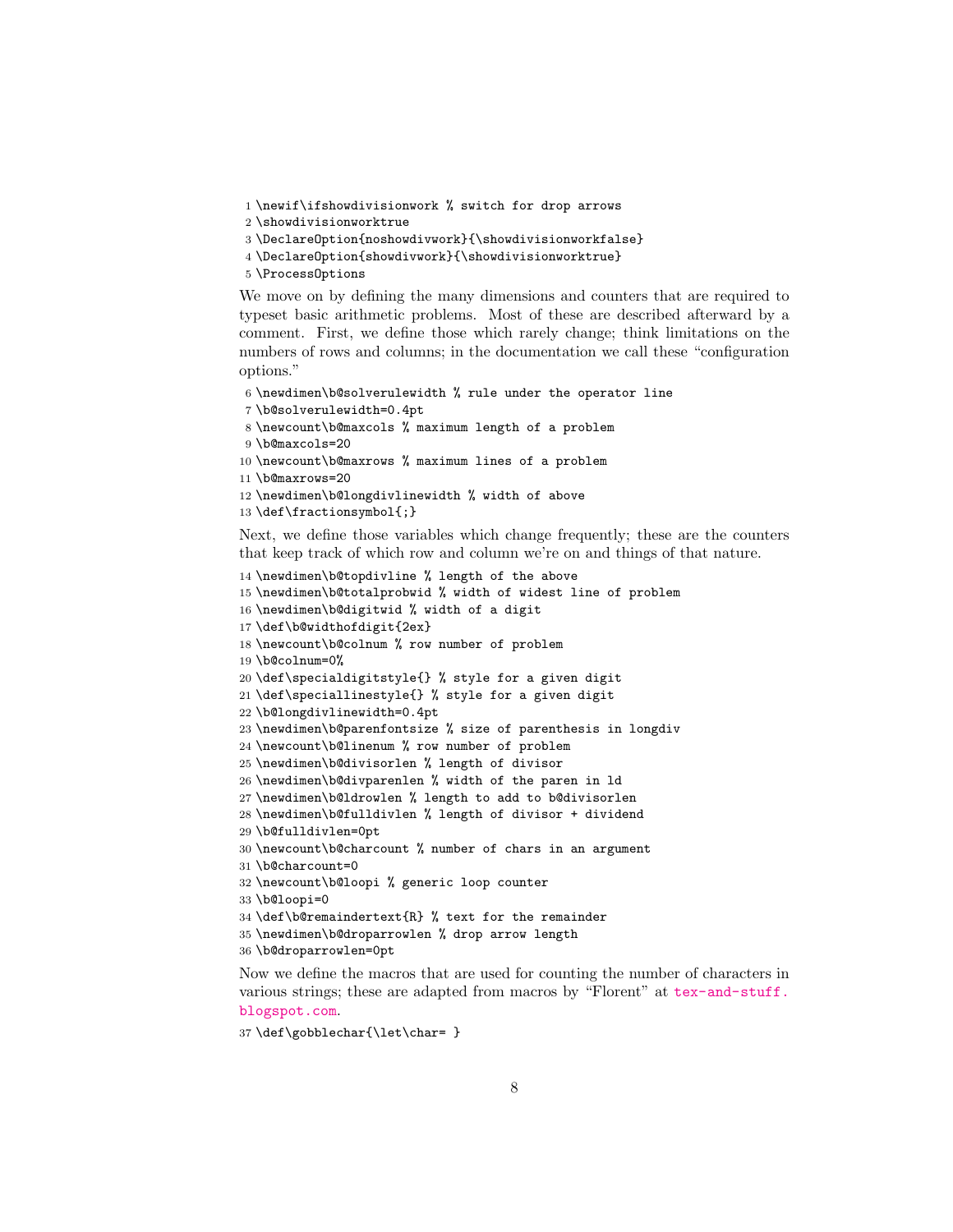```
38 \def\assignthencheck{\afterassignment\checknil\gobblechar}
39 \def\countunlessnil{%
40 \ifx\char\nil \let\next=\relax%
41 \else%
42 \let\next=\auxcountchar%
43 \advance\b@charcount by1%
44 \fi%
45 \ifx\char;\advance\b@charcount by-1\fi%
46 \text{next}47 }%
48 \def\auxcountchar{%
49 \afterassignment\countunlessnil\gobblechar%
50 }%
51 \def\countchar#1{\def\xx{#1}\b@charcount=0 \expandafter\auxcountchar\xx\nil}
```
Now we define some macros for splitting a string into individual characters and putting them in boxes; these are adapted from David Carlisle's answer on [tex.](tex.stackexchange.com) [stackexchange.com](tex.stackexchange.com), question 57598.

```
52 \def\b@expandloop#1{%
53 \hbox{%
54 \b@xloop#1\relax
55 }%
56 }
57 \def\b@xloop#1{%
58 \if#1\fractionsymbol\else\advance\b@colnum by-1\fi%
59 \ifx\relax#1%
60 \else%
61 \if#1\fractionsymbol%
62 \rlap{\hbox to0pt{\hss#1\hss}}%
63 \else%
64 \hbox to\b@digitwid{\hfil{%
65 \csname speciallinestyle\romannumeral\b@linenum\endcsname%
66 \csname specialdigitstyle\romannumeral\b@colnum\endcsname%
67 #1%
68 }\hfil}%
69 \fi%
70 \expandafter\b@xloop%
71 \fi%
72 }
73 \def\b@spaceout#1{%
74 \countchar{#1}%
75 \b@colnum=\b@charcount%
76 \advance\b@colnum by1%
77 \b@expandloop{#1}%
78 }%
Now we define our macros for non-long-division problems.
```

```
79 \def\probline#1#2{%
```

```
80 \advance\b@linenum by1%
```

```
81 \b@digitwid=\b@widthofdigit%
```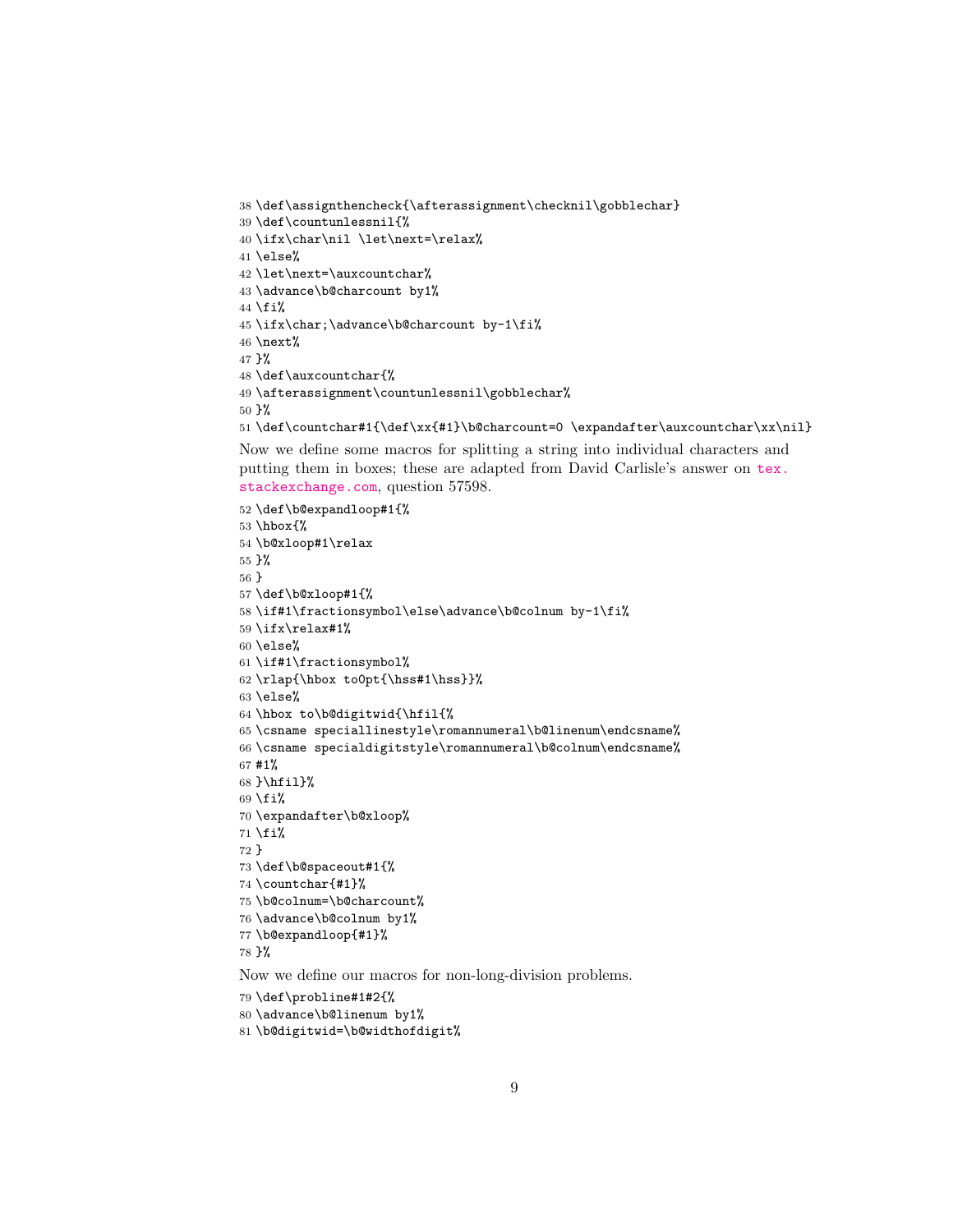```
82 \b@totalprobwid=\b@digitwid%
 83 \multiply\b@totalprobwid by#1%
 84 \hbox to\b@totalprobwid{%
85 \hfil\b@spaceout{#2}%
86 }%
87 }%
 88 \def\opline#1#2{%
89 \advance\b@linenum by1%
90 \hbox{%
91 \hbox to\b@digitwid{\hfil#1}%
92 \advance\b@totalprobwid by-\b@digitwid%
93 \hbox to\b@totalprobwid{%
 94 \hfil\b@spaceout{#2}%
95 }%
96 }%
97 \vskip0.5ex%
98 \hrule width\b@totalprobwid height\b@solverulewidth%
99 \vskip0.5ex%
100 }%
101 \def\noopline#1{%
102 \opline{}{#1}%
103 }%
104 \def\nextpline#1{%
105 \advance\b@linenum by1%
106 \hbox{%
107 \hbox to\b@totalprobwid{%
108 \hfil\b@spaceout{#1}%
109 }%
110 }%
111 }%
112 \def\soluline#1{%
113 \advance\b@linenum by1%
114 \hbox{%
115 \hbox to\b@totalprobwid{%
116 \hfil\b@spaceout{#1}%
117 }%
118 }%
119 \b@linenum=0%
120 }%
121 \def\carryline#1#2{%
122 {%
123 \advance\b@linenum by1%
124 \b@digitwid=\b@widthofdigit%
125 \b@totalprobwid=\b@digitwid%
126 \multiply\b@totalprobwid by#1%
127 \footnotesize%
128 \hbox to\b@totalprobwid{%
129 \hfil\b@spaceout{#2}%
130 }%
131 \hrule width\b@totalprobwid height0pt%
```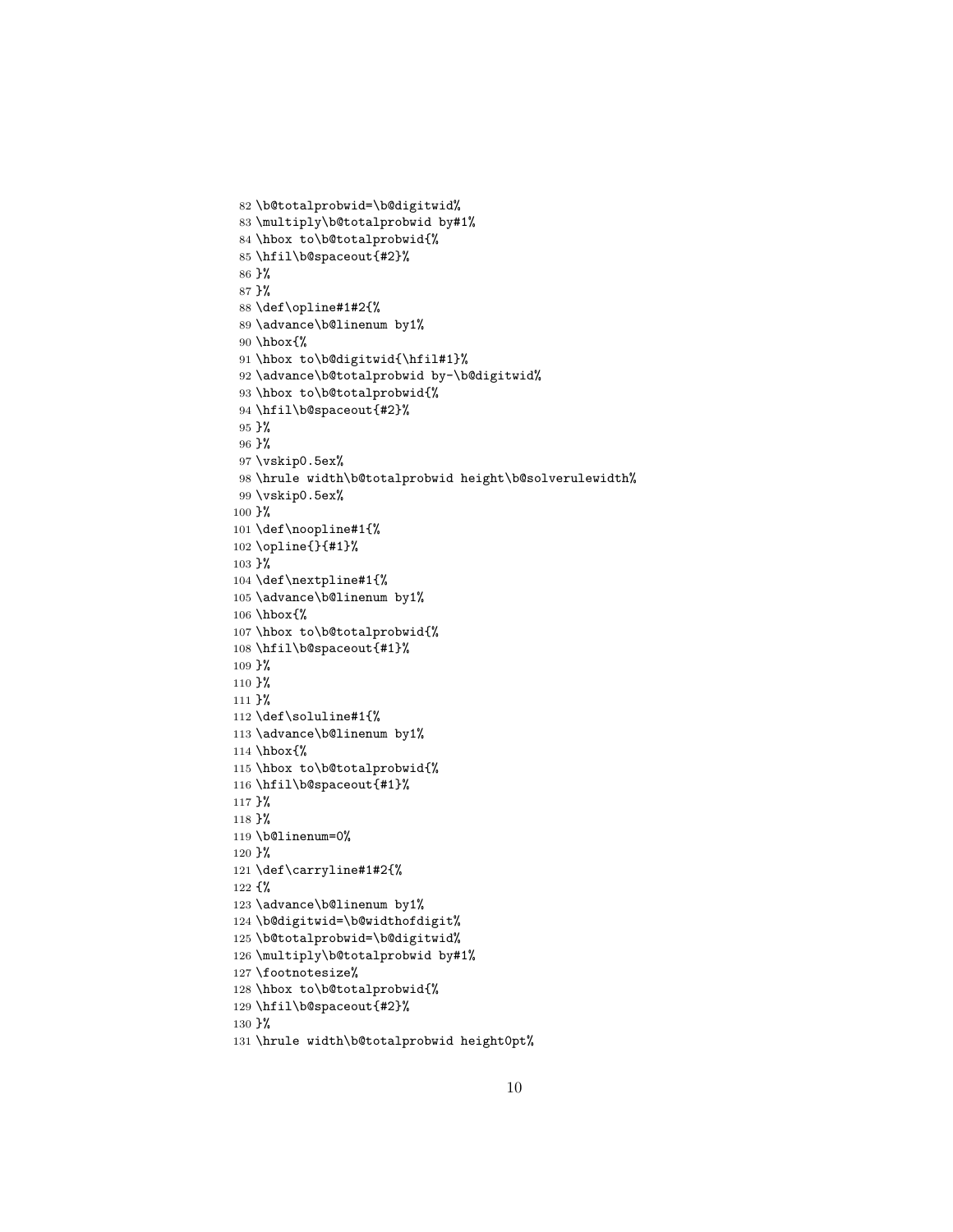```
132 \vskip0.4em%
133 }%
134 }
Now we proceed to define the macros for long division.
135 \def\longdiv#1#2#3{%
136 \advance\b@linenum by1%
137 \vskip\baselineskip%
138 \b@digitwid=\b@widthofdigit%
139 \b@topdivline=\b@digitwid%
140 \settowidth{\b@divisorlen}{\b@spaceout{#3}}
141 \b@parenfontsize=\f@size pt%
142 \multiply\b@parenfontsize by12%
143 \divide\b@parenfontsize by10%
144 \settowidth{\b@divparenlen}{%
145 \fontsize{\b@parenfontsize}{\b@parenfontsize}\selectfont)}%
146 \multiply\b@topdivline by#1%
147 \advance\b@topdivline by0.5\b@digitwid%
148 \vskip0.5ex%
149 \vbox{%
150 \hbox{%
151 \hskip\b@divisorlen%
152 \vrule width\b@topdivline height\b@longdivlinewidth%
153 }%
154 \nointerlineskip%
155 \hbox{%
156 \b@spaceout{#3}%
157 \hfil{\fontsize{\b@parenfontsize}{\b@parenfontsize}\selectfont)}%
158 \b@spaceout{#2}%
159 }%
160 }%
161 \advance\b@divisorlen by\b@divparenlen%
162 }%
163 \def\ldsoluline#1#2{%
164 \advance\b@fulldivlen by\b@divisorlen%
165 \advance\b@fulldivlen by\b@topdivline%
166 \advance\b@fulldivlen by-\b@digitwid%
167 \advance\b@fulldivlen by\b@divparenlen%
168 \vskip-2\baselineskip%
169 \hbox to\b@fulldivlen{%
170 \hfil%
171 \b@spaceout{#1}%
172\if#2\relax\else\rlap{\hskip1em \b@remaindertext{ }#2}\fi%
173 }%
174 \vskip\baselineskip%
175 }%
```
This is an interesting little trick which gets the width of a box; we use this to determine the placement of the drop arrows when we're showing our long division work.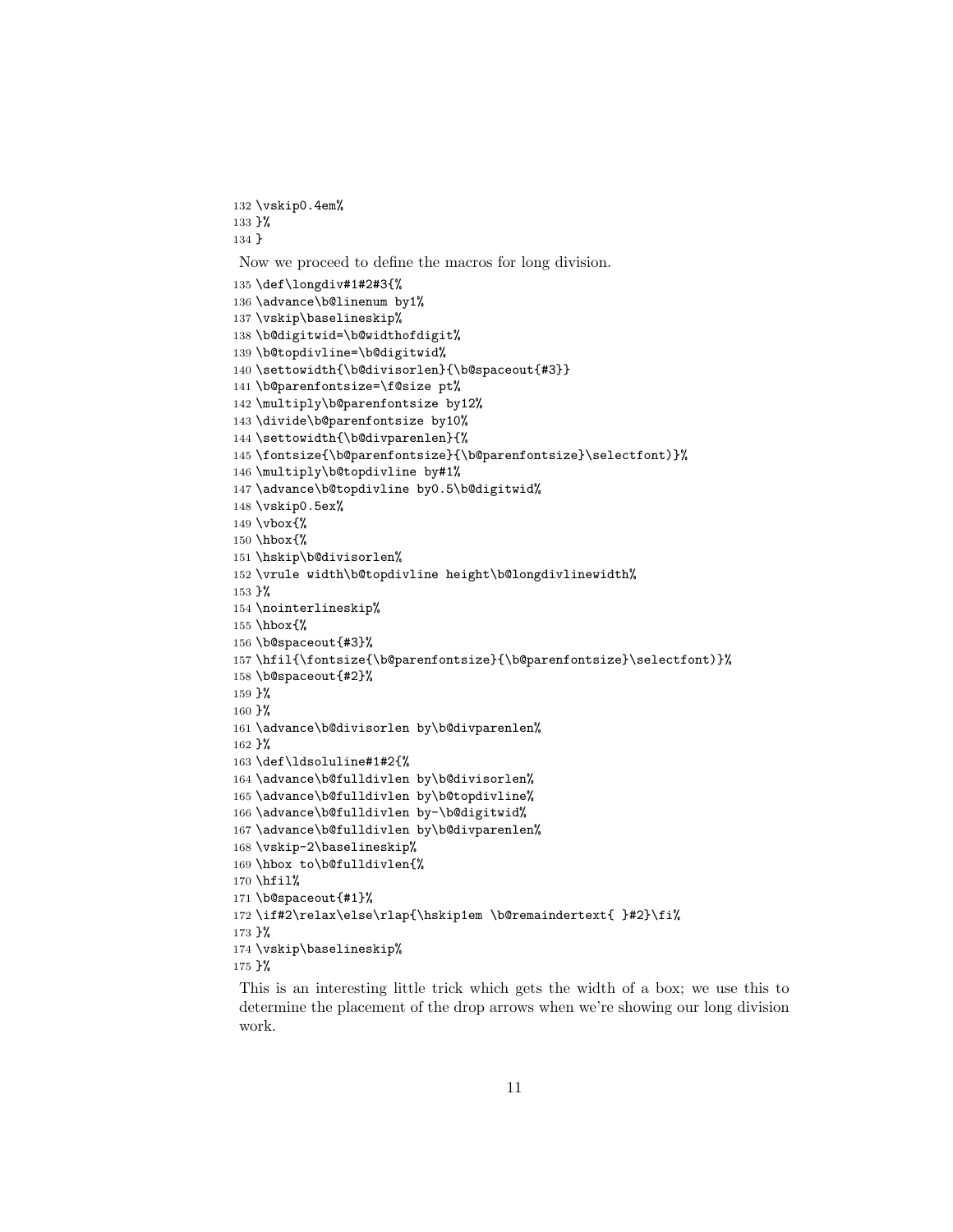```
176 \newdimen\b@droparrowwidth
177 \def\getdroparrowwidth{%
178 \setbox\@tempboxa\hbox{$\downarrow$}%
179 \b@droparrowwidth=\wd\@tempboxa%
180 }%
```
Now we get back to long division macros (yes, these do take a rather long time). We start with the macro for subsequent long division lines.

```
181 \def\nextldline#1#2{%
182 \advance\b@linenum by1%
183 \b@ldrowlen=\b@digitwid%
184 \multiply\b@ldrowlen by#1%
185 \hbox{%
186 \hskip\b@divisorlen%
187 \hskip\b@ldrowlen%
188 \b@spaceout{#2}%
189 \b@droparrowlen=\baselineskip%
190 \ifshowdivisionwork%
191 \ifnum\b@linenum>2%
192 \getdroparrowwidth%
193 \multiply\b@droparrowlen by\b@linenum%
194 \advance\b@droparrowlen by-2\baselineskip%
195 \hskip-0.5\b@digitwid%
196 \vtop{\vskip-\baselineskip\vskip-\b@droparrowlen%
197 \rlap{%
198 \vrule width0.4pt height\b@droparrowlen%
199 \hskip-0.5\b@droparrowwidth{$\downarrow$}%
200 }
201 }%
202 \fi%
203 \fi%
204 }%
205 }%
```
Now we move on to the styling macros; this requires a lot of looping and other weirdities (weirdities for T<sub>E</sub>X programming, anyway). First we style lines; then we style columns.

```
206 \def\linestyle#1#2{%
207 \b@loopi=0%
208 \loop\ifnum\the\b@loopi<\the\b@maxrows%
209 \advance\b@loopi by1%
210 \ifnum#1=\the\b@loopi
211 \expandafter\def\csname speciallinestyle\romannumeral\b@loopi\endcsname{#2}%
212 \fi213 \repeat
214 }%
215 \def\digstyle#1#2{%
216 \b@loopi=0%
217 \loop\ifnum\the\b@loopi<\the\b@maxcols%
218 \advance\b@loopi by1%
```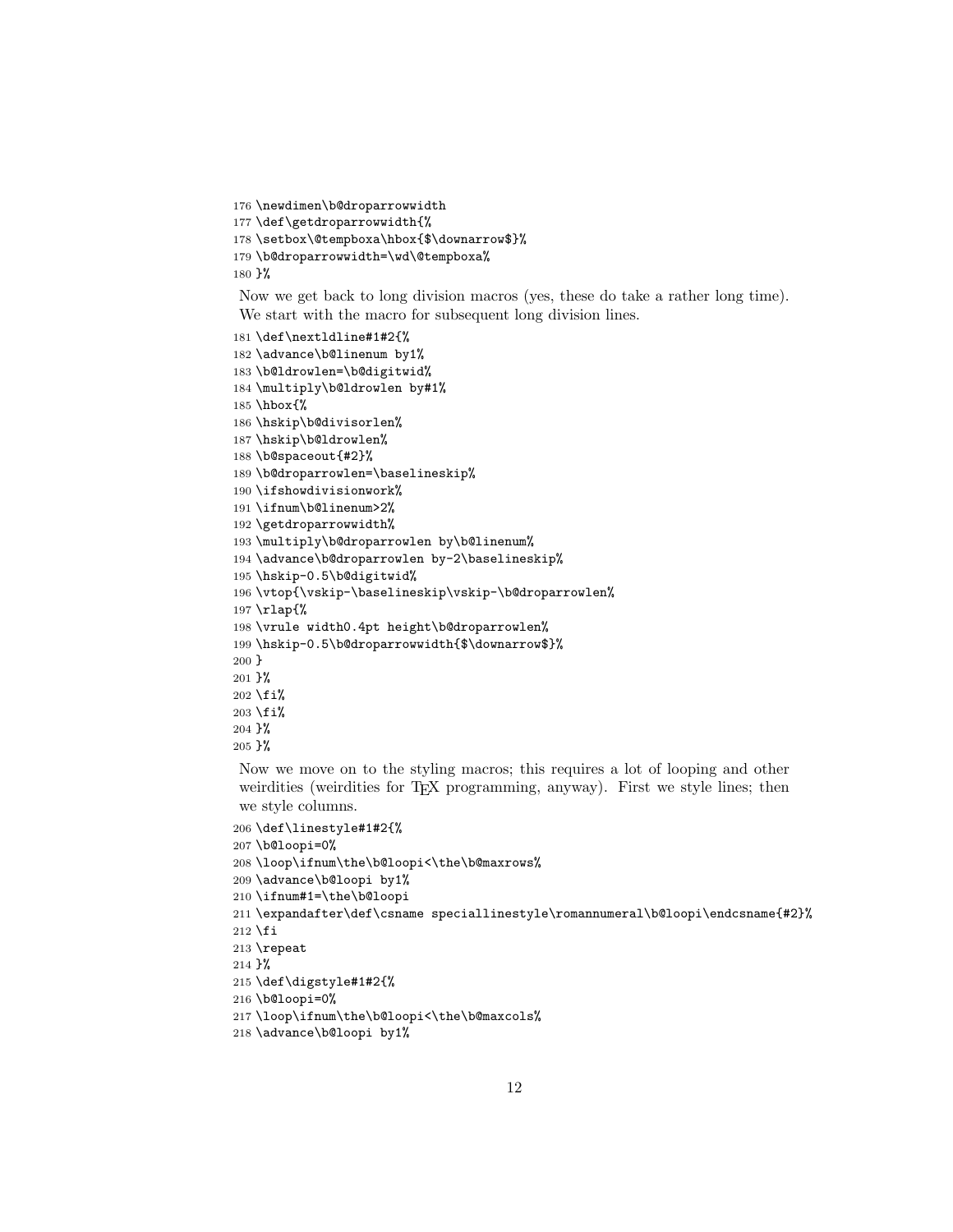```
219 \ifnum#1=\the\b@loopi
220 \expandafter\def\csname specialdigitstyle\romannumeral\b@loopi\endcsname{#2}%
221 \fi
222 \repeat
223 }%
Now we get our commands to clear the styling; again, first lines, then columns.
224 \def\clearlinestyles{%
225 \b@loopi=0%
226 \loop\ifnum\the\b@loopi<\the\b@maxrows%
227 \advance\b@loopi by1%
228 \expandafter\def\csname speciallinestyle\romannumeral\b@loopi\endcsname{}%
229 \repeat
230 }%
231 \def\cleardigitstyles{%
232 \b@loopi=0%
233 \loop\ifnum\the\b@loopi<\the\b@maxcols%
234 \advance\b@loopi by1%
235 \expandafter\def\csname specialdigitstyle\romannumeral\b@loopi\endcsname{}%
236 \repeat
237 }%
```
A few miscellanies; a box for binding together problems, so that they can be positioned on the page more easily; a macro for doing strikethroughts, quite useful in the carries; and macros for showing or not showing our long division work.

```
238 \def\problembox#1{%
239 \leavevmode\vbox{#1}%
240 }%
241 \def\strike#1{%
242 {\rlap{\bf---}#1}%
243 }
244 \def\showdivwork{%
245 \showdivisionworktrue%
246 }
247 \def\noshowdivwork{%
248 \showdivisionworkfalse%
249 }
```
Now, finally, we clear all the digit styles (so that they at least exist), and then we're done. Thanks for reading; happy T<sub>E</sub>Xing!

\cleardigitstyles

# Index

Numbers written in italic refer to the page where the corresponding entry is described; numbers underlined refer to the code line of the definition; numbers in roman refer to the code lines where the entry is used.

B  $\begin{min}$  ....... [8,](#page-7-0) [9](#page-8-0) \b@digitwid ......  $8-12$  $8-12$  \b@divisorlen . [8,](#page-7-0) [11,](#page-10-0) 12